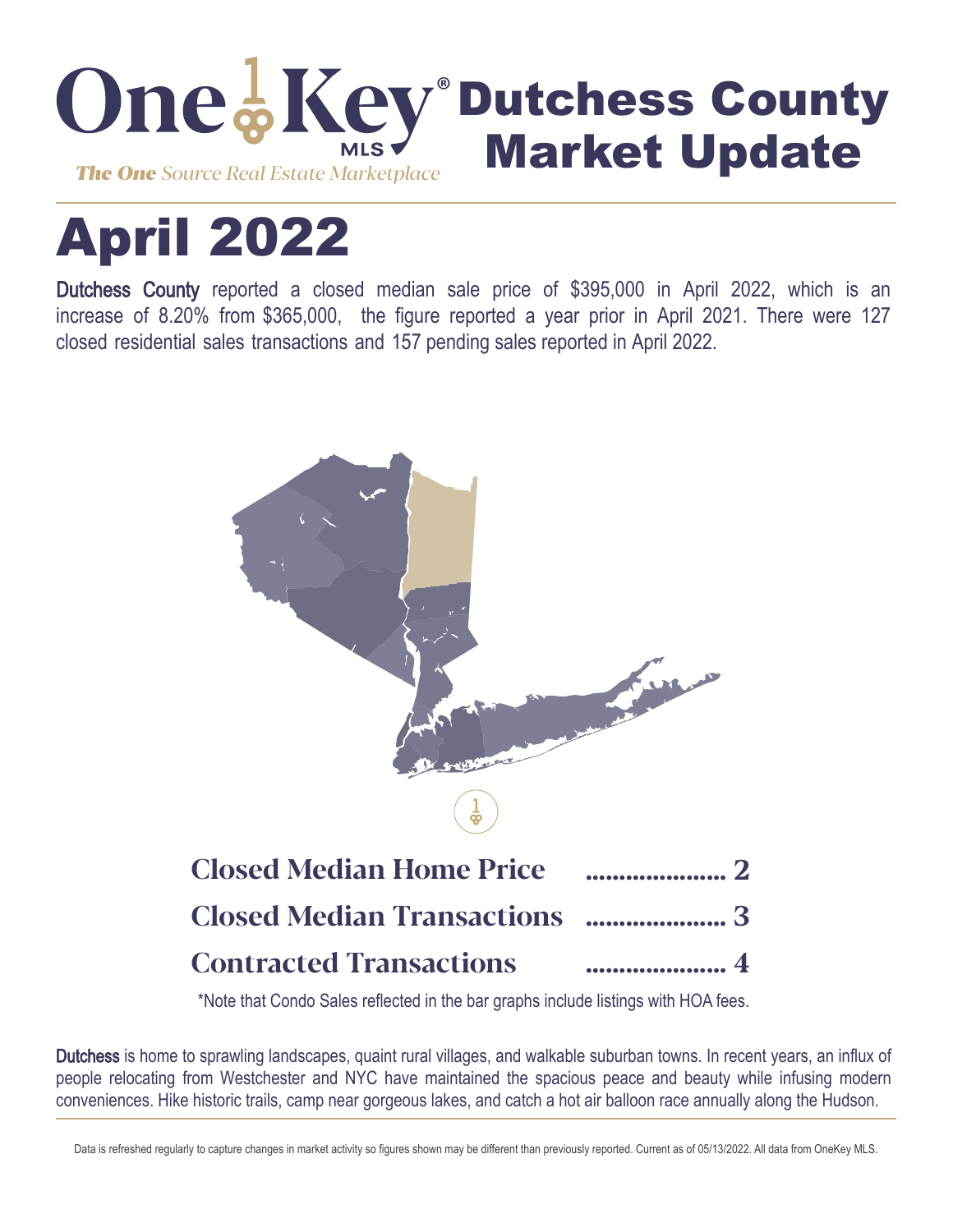

# **Pending Sales Counts for:**

## **Location: Dutchess (County)**



Residential, Condo, Co-op Properties

| ∣Month          | Current<br>Year | Prior<br>Year | %<br>Change |
|-----------------|-----------------|---------------|-------------|
| Apr-2022        | 157             | 187           | $-16.0$     |
| <b>Mar-2022</b> | 163             | 177           | $-7.9$      |
| Feb-2022        | 124             | 116           | 6.9         |
| <b>Jan-2022</b> | 151             | 124           | 21.8        |
| Dec-2021        | 134             | 158           | $-15.2$     |
| Nov-2021        | 183             | 195           | $-6.2$      |
| Oct-2021        | 194             | 245           | $-20.8$     |
| Sep-2021        | 174             | 220           | $-20.9$     |
| Aug-2021        | 197             | 241           | $-18.3$     |
| <b>Jul-2021</b> | 221             | 237           | $-6.8$      |
| <b>Jun-2021</b> | 218             | 211           | 3.3         |
| <b>May-2021</b> | 186             | 85            | 118.8       |

**Pending Sales Counts for:** Location: Dutchess (County) (Last 24 Months - Residential, Condo, Co-op Properties)



Note: Information displayed in the data table is compiled by OneKey® MLS and represents a combined total of Residential, Condo, Co-op Properties sales for the selected time frame. Only available<br>data will be displayed. Pl

05/13/2022 03:11 PM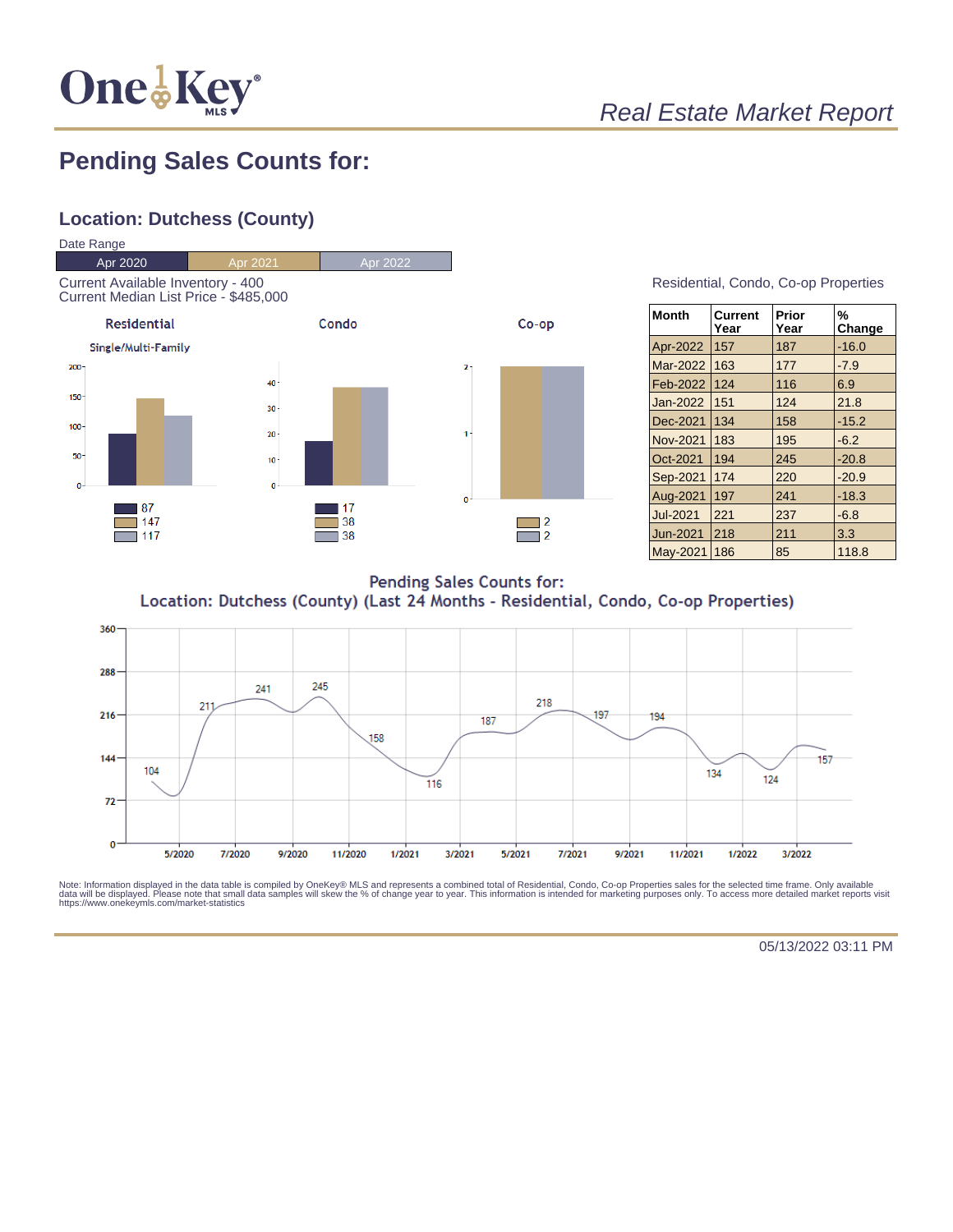

# Real Estate Market Report

## **Sold Property Median Price for:**

#### **Location: Dutchess (County)**



| <b>Month</b>    | Current<br>Year | Prior<br>Year | %<br>Change |
|-----------------|-----------------|---------------|-------------|
| Apr-2022        | \$395,000       | \$365,000     | 8.2         |
| Mar-2022        | \$394,963       | \$325,000     | 21.5        |
| Feb-2022        | \$375,000       | \$369,950     | 1.4         |
| Jan-2022        | \$381,750       | \$349,900     | 9.1         |
| Dec-2021        | \$380,000       | \$355,000     | 7.0         |
| Nov-2021        | \$384.998       | \$369.950     | 4.1         |
| Oct-2021        | \$390,000       | \$362,500     | 7.6         |
| Sep-2021        | \$395,000       | \$360,000     | 9.7         |
| Aug-2021        | \$410,000       | \$364,000     | 12.6        |
| <b>Jul-2021</b> | \$392,000       | \$320,000     | 22.5        |
| Jun-2021        | \$400,000       | \$312,250     | 28.1        |
| May-2021        | \$370,000       | \$300,000     | 23.3        |

**Sold Property Median Price for:** Location: Dutchess (County) (Last 24 Months - Residential, Condo, Co-op Properties)



Note: Information displayed in the data table is compiled by OneKey® MLS and represents a combined total of Residential, Condo, Co-op Properties sales for the selected time frame. Only available<br>data will be displayed. Pl

05/13/2022 03:12 PM